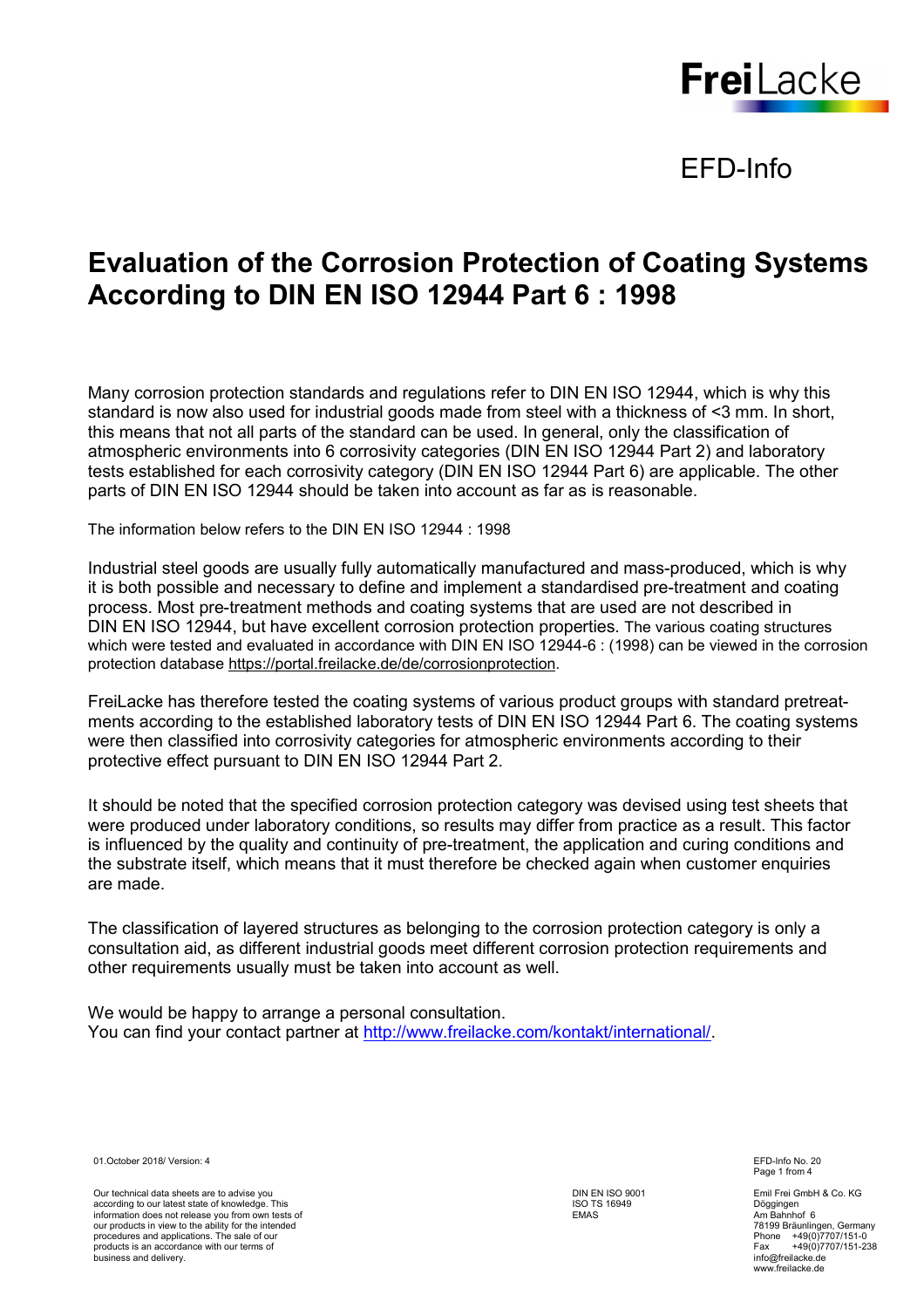

#### **Test criteria**

The duration of the respective test is given in the following tables.

| Category        | Durability | <b>ISO 2812-1</b> | ISO 2812-2   | <b>ISO 6270</b> | <b>ISO 9227 NSS</b>          |
|-----------------|------------|-------------------|--------------|-----------------|------------------------------|
| acc. to         |            | Exposure to       | Immersion in | Condensation    | Exposure to                  |
| ISO 12944-2     |            | chemicals         | water        | of water vapour | neutral salt                 |
|                 |            |                   |              | h               | spray                        |
|                 |            | h                 | h            |                 | h                            |
| $\overline{C2}$ | short      |                   |              | 48              |                              |
|                 | medium     |                   |              | 48              |                              |
|                 | long       |                   |              | 120             |                              |
| $\overline{C3}$ | short      |                   |              | 48              | 120                          |
|                 | medium     |                   |              | 120             | 240                          |
|                 | long       |                   |              | 240             | 480                          |
| C <sub>4</sub>  | short      |                   |              | 120             | 240                          |
|                 | medium     |                   |              | 240             | 480                          |
|                 | long       |                   |              | 480             | 720                          |
| $C5-I$          | short      | 168               |              | 240             | 480                          |
|                 | medium     | 168               |              | 480             | 720                          |
|                 | long       | 168               |              | 720             | 1440                         |
| $C5-M$          | short      |                   |              | 240             | 480                          |
|                 | medium     |                   |              | 480             | 720                          |
|                 | long       |                   |              | 720             | 1440                         |
| Im <sub>1</sub> | short      |                   |              |                 |                              |
|                 | medium     |                   | 2000         | 720             |                              |
|                 | long       |                   | 3000         | 1440            |                              |
| Im2             | short      |                   |              |                 |                              |
|                 | medium     |                   | 2000         |                 | 720                          |
|                 | long       |                   | 3000         |                 | 1440                         |
| Im3             | short      |                   |              |                 | $\qquad \qquad \blacksquare$ |
|                 | medium     |                   | 2000         |                 | 720                          |
|                 | long       |                   | 3000         |                 | 1440                         |

### **Test methods for coating systems on steel<sup>1</sup>**

#### **Test of the adhesive strength of coating systems on galvanised steel<sup>1</sup>**

| Corrosivity category | Durability | ISO 6270                     |
|----------------------|------------|------------------------------|
| acc. to ISO 12944-2  |            | Condensation of water vapour |
|                      |            | h                            |
| C <sub>2</sub>       | short      | 240                          |
|                      | medium     | 240                          |
|                      | long       | 240                          |
| C <sub>3</sub>       | short      | 240                          |
|                      | medium     | 240                          |
|                      | long       | 240                          |
| C <sub>4</sub>       | short      | 240                          |
|                      | medium     | 240                          |
|                      | long       | 480                          |
| $C5$ -I              | short      | 240                          |
|                      | medium     | 480                          |
|                      | long       | 720                          |
| $C5-M$               | short      | 240                          |
|                      | medium     | 480                          |
|                      | long       | 720                          |

All tests are carried out in triplicate. Two of the three samples must comply with the requirements.

1 DIN EN ISO 12944 Teil 6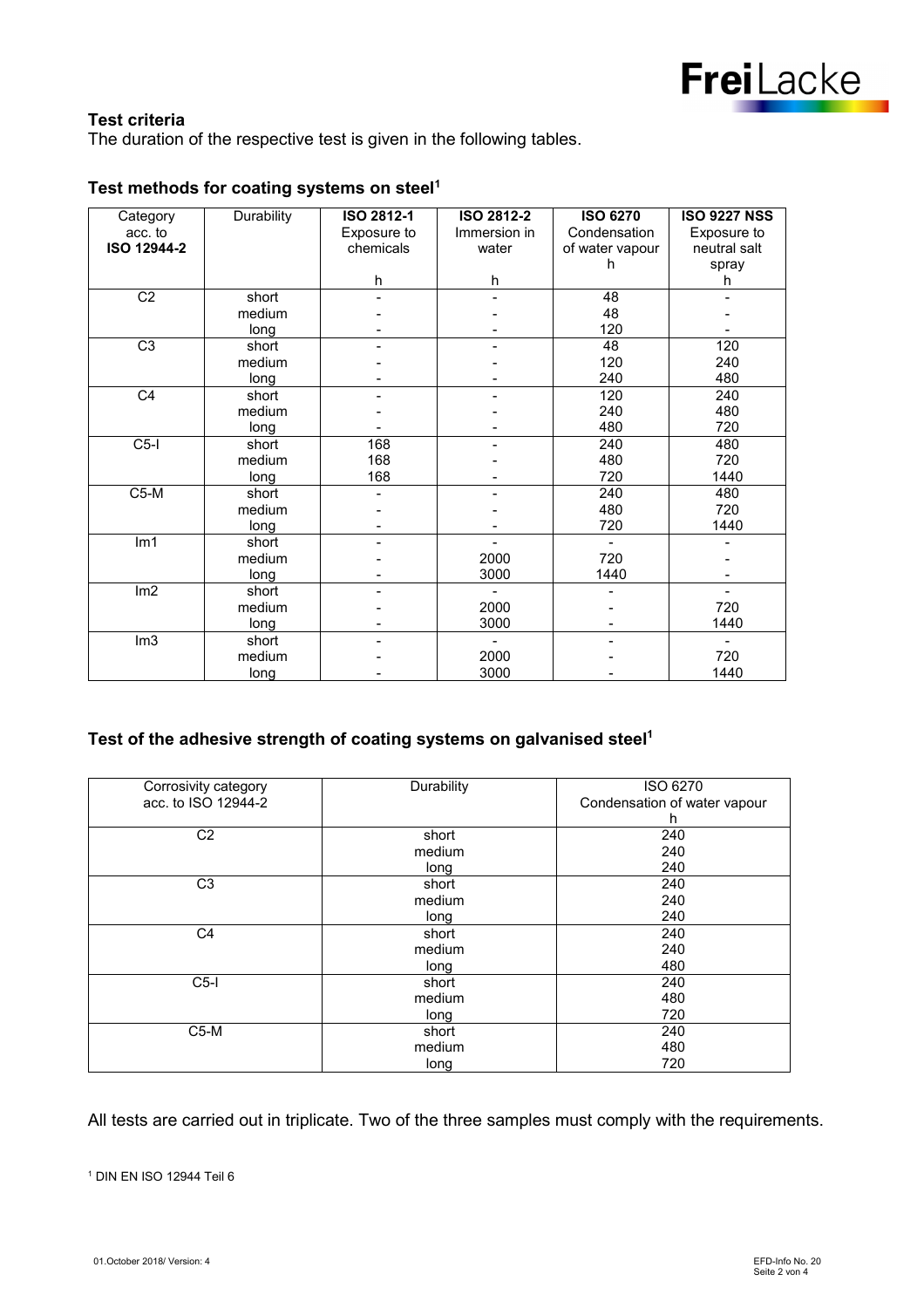

Before each test, the adhesion of the samples must be evaluated as follows:

#### **Adhesion test before the start of corrosion protection tests<sup>1</sup>**

| Standard and type of test |                | <b>Class</b> | <b>Evaluation time point</b><br>after the test | l Comment                  |
|---------------------------|----------------|--------------|------------------------------------------------|----------------------------|
| <b>DIN EN ISO 2409</b>    | Cross-cut test | Gt 1         | After conditioning in a                        | For DCT $>250 \mu m$ , the |
| or                        | or             | or           | standard climate                               | adhesion is evaluated      |
| <b>DIN EN ISO 4624</b>    | Pull-off test  | l >5 MPa     |                                                | using a pull-off test      |

The general evaluation criteria after the corrosion protection tests are as follows:

#### **General evaluation criteria after the corrosion protection tests<sup>1</sup>**

| <b>Standard and type of test</b>                       |                                       | <b>Class</b>         | <b>Evaluation time point   Comment</b><br>after the test |                                                                                 |
|--------------------------------------------------------|---------------------------------------|----------------------|----------------------------------------------------------|---------------------------------------------------------------------------------|
| DIN EN ISO 4628-2 Degree of                            | blistering                            | 0(S0)                | immediately                                              |                                                                                 |
| DIN EN ISO 4628-3 Degree of rusting                    |                                       | Ri 0                 | immediately                                              |                                                                                 |
| DIN EN ISO 4628-4                                      | Degree of<br>cracking                 | 0(S0)                | immediately                                              |                                                                                 |
| DIN EN ISO 4628-5   Degree of flaking                  |                                       | 0(S0)                | immediately                                              |                                                                                 |
| <b>DIN EN ISO 2409</b><br>or<br><b>DIN EN ISO 4624</b> | Cross-cut test<br>or<br>Pull-off test | Gt 1<br>or<br>>5 MPa | conditioning for 24 h in<br>a standard climate           | For DCT $>250 \mu m$ ,<br>the adhesion is<br>evaluated using a<br>pull-off test |

In addition, before the neutral salt spray test (DIN EN ISO 9227 NSS) is carried out, the coating is artificially damaged by scratching it with a scribe stylus so that it penetrates to the substrate. This can be positioned horizontally, vertically or diagonally and must be at least 50 mm long and at least 20 mm away from any edge.

The standard DIN EN ISO 12944 specifies the invalid standard ISO 7253 to evaluate corrosion at the scribe. Therefore, FreiLacke evaluates corrosion at the scribe using DIN EN ISO 4628 Part 8. This standard also includes an evaluation of coating delamination. The result must be given in the test report. Because DIN EN ISO 12944 Part 6 does not specify a value for delamination, FreiLacke has specified a maximum value of 10 mm for the permissible delamination.

#### **Evaluation of corrosion and delamination at the scribe after the tests<sup>2</sup>**

| <b>Standard and type of test</b> |                                                                    | <b>Class</b>                     | <b>Evaluation time point</b><br>after the test | <b>Comment</b> |
|----------------------------------|--------------------------------------------------------------------|----------------------------------|------------------------------------------------|----------------|
| DIN EN ISO<br>4628 Part 8        | Corrosion at the<br>scribe<br>and<br>Delamination at the<br>scribe | max. 1 mm<br>and<br>$max. 10$ mm | immediately<br>and<br>1 h (see ISO 9227)       |                |

<sup>1</sup> DIN EN ISO 12944 Teil 6

<sup>2</sup> DIN EN ISO 4628